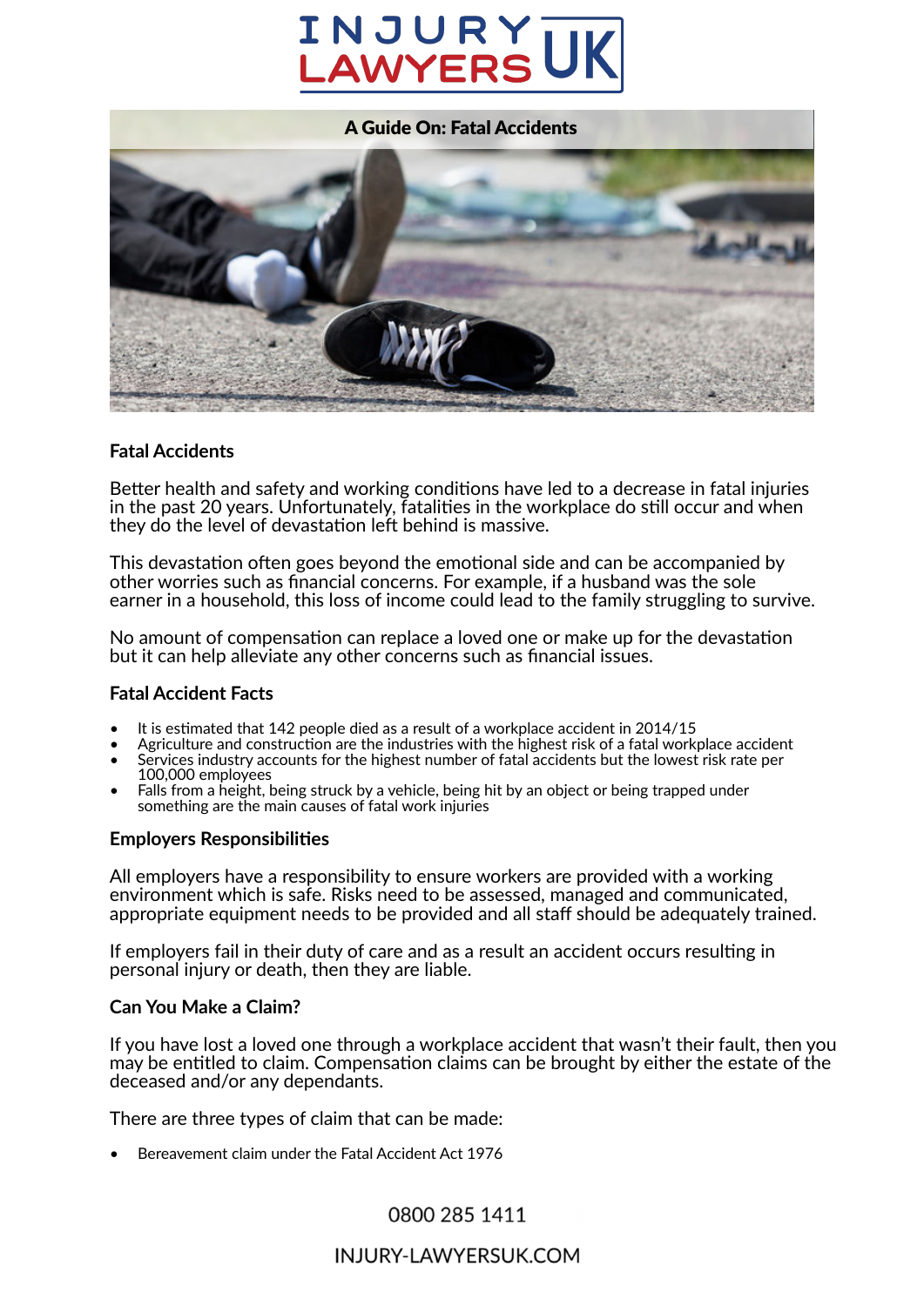# INJURY AWYERS



- Dependency claim under the Fatal Accident Act 1976
- Damages claim under the Law Reform (Misc Provisions) Act 1934

#### **Fatal Accident Act 1976**

As noted above, there are two main types of claim you can make under the Fatal Accidents Act; bereavement and dependency.

#### *Bereavement Claim*

Only dependants can make a bereavement claim and this award is capped at a maximum value of £12,980. If the funeral expenses are paid for by dependants, then this claim can also cover them.

#### *Dependency Claim*

The main aim of this type of claim is to ensure that those left behind will be no worse off financially as a result of the death of their loved one. Those eligible for the claim ordinarily includes:

- Husband
- Wife
- Civil partner
- Children
- Grandparents • Brothers and sisters
- A person who has lived with the deceased for 2 or more continuous years

A dependency claim is designed to cover the financial and service losses of losing a loved one. The award will typically take into account any income, pensions, and other allowances that the deceased may have been eligible for.

Services lost include an amount for the things that the deceased used to do for the dependant that they aren't able to do themselves. Examples of this include gardening, cooking, and cleaning.

The calculation is based on how much the deceased would have earned for the rest of their life taking into account the above factors. It also takes into consideration any potential future promotions the deceased may have had before adjusting the claim by the proportion that wouldn't have been spent on supporting the dependants (e.g. the deceased own personal spend).

## 0800 285 1411

## INJURY-LAWYERSUK.COM